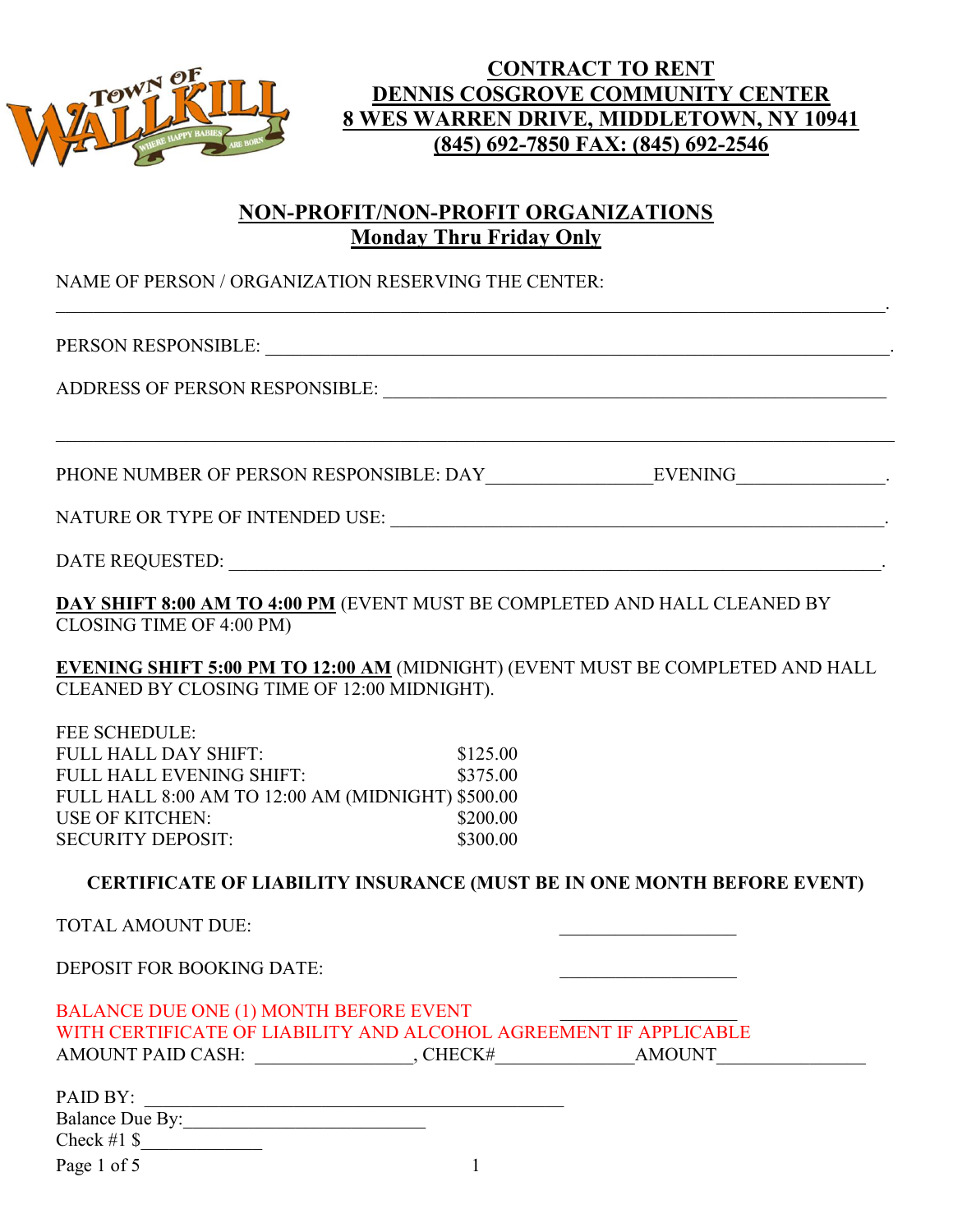#### YOU MAY NOT ACCESS THE BUILDING BEFORE YOUR SCHEDULED TIME!!!!!

The Dennis Cosgrove Community Center is owned by the Town of Wallkill and has been developed to provide the Wallkill community with a modern, clean, comfortable, and safe place to hold gatherings. To accommodate such individuals and groups in a consistent manner the following Policies, Rules, and Regulations for renting the Community Center will apply to all individuals.

1. An initial **\$100.00 non-refundable** deposit is required at the time of booking the center. Remaining balance must be paid no later than **one month** prior to function or the key will not be provided to you the day of the function and the Town reserves the right to cancel the event. The date and deposit will be forfeited.

#### 2. All applicants must provide a Certificate of Insurance naming the Town of Wallkill as an additional insured.

- If no alcohol is to be served at the function a Liability Insurance Policy of \$500,000.00 must be provided.
- If alcohol is to be served at the function a Liability Insurance Policy of \$1,000,000.00 must be provided. A signed Alcohol Agreement is required to serve alcohol.
- 3. Applicants and their guests using the Community Center shall conduct themselves properly at all times while on the premises of the Community Center and shall refrain from any activity that would annoy or offend the public or other social gathering at the center. If any outbreaks of disturbance or misconduct occur, or if any law enforcement official has to be called, the Town of Wallkill has the right to remove any party responsible or to cancel this contract and ask everyone to leave without a refund of monies.
- 4. At the termination of applicant's use, the designated area shall be surrendered in the same condition of cleanliness and repair as it was upon commencement of the use, broom-clean, with all trash and other material removed to designated containers. If the Town incurs any expense to clean up or repair any condition resulting from applicant's use, the applicant shall be liable for any and all reimbursement to the Town of Wallkill in excess of security deposit.
- 5. Applicants shall be solely responsible for obtaining any and all required permits or approvals relating to its use.
- 6. All Cleaning supplies such as brooms mops, garbage bags, etc. MUST be supplied by the renter.
- 7. All Tables and chairs will be put away at the end of your event and no chairs will be put on top of the Tables or your security deposit will be forfeited.
- 8. The Dennis Cosgrove Community Center will only be rented to Town of Wallkill residents or nonprofit organizations only. We require a picture ID and a Water Bill (or some other appropriate document to prove residency) to establish residency. A copy of non-profit certificates to establish non-profit organizations.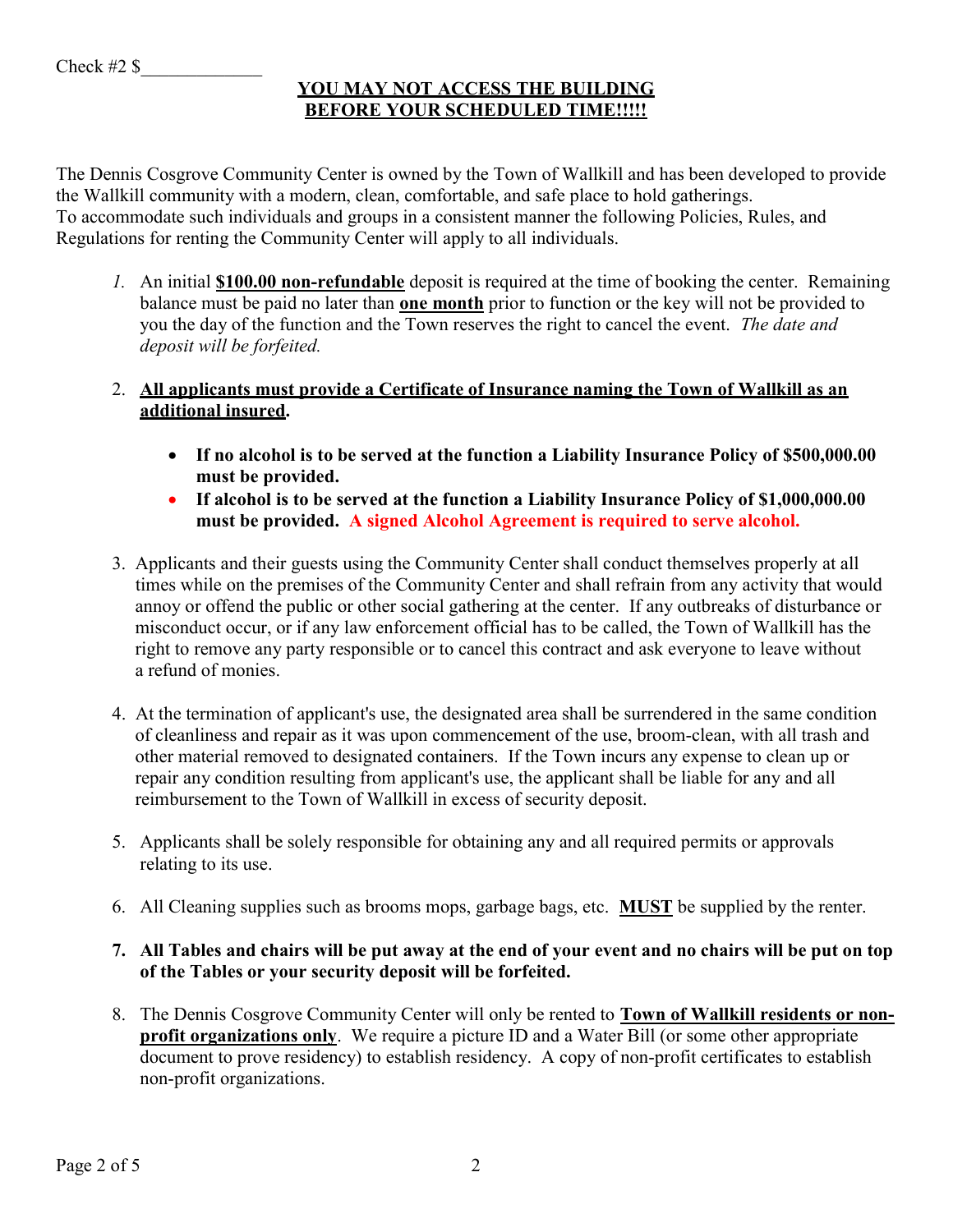9. The Dennis Cosgrove Community Center will only be rented for private parties, fundraisers, and group meetings. The Community Center will not be rented to organizations that charge admission to the general public as means of making a company profit.

### Dennis Cosgrove Community Center Checklist

After your function is held, a Town of Wallkill employee will use the checklist below to determine the amount of Security Deposit to be refunded. If for any reason prior to the use, you as the renter notice any damage, please advise the Town of Wallkill Police Department. If the damage is not reported at once the renter will be held liable for the cost of repair. The deposit forfeited for failure to comply is noted as follows:

- 1. Garbage must be taken out to the Dumpster in back of building including bathroom garbage.
- 2. Floors must be broom swept and spills mopped up.
- 3. Parking lot and area surrounding the building must be cleaned of all debris from party/function.
- 4. Nothing will be attached to walls at all (no tape, staples, pushes pins, etc...)
- 5. Kitchen left in clean and proper order.
- 6. Bathrooms left clean and in working order garbage empty.
- 7. Tables and chairs wiped clean and left in an orderly fashion.

#### 8. If doors are left open or unlocked.

- 9. ABSOLUTELY NO SMOKING ALLOWED INSIDE THE COMMUNITY CENTER. Facility is subject to spot inspection by a code enforcement official. Fines will be issued.
- 10. The security lights must not be tampered with in any way or you will loose part of the security deposit.
- 11. All windows, screens, doors, and all other Community Center property is unharmed.
- 12. The Community Center has been properly locked and all the lights turned off (check bathrooms) and key returned to the Town of Wallkill Police Department Immediately after usage.

Failure to comply with this checklist and all other rules and regulations of renting the Dennis Cosgrove Community Center will result in the loss of the rights to use the Center in the future and possible billing for additional damage and / or cleaning incurred. These rules apply to everyone using the Community Center.

I understand that I am to pick up and return the Keys to the Building at the Town of Wallkill Police Department and that I am to leave the building in a clean and orderly condition. I will report any accidental breakage or damage to the Supervisor's office or the Police Department and agree to be responsible for the cost of repair or replacement.

The undersigned hereby represent that he / she is the applicant or authorized agent of the applicant named herein and that he / she has received and has read and reviewed all the rules and regulations set forth in this contract The undersigned acknowledges that he / she fully understands all of the rules and regulations set forth herein and agrees to abide by the rules and regulations and will use his / her best efforts to ensure that all individuals in attendance at the center will comply with the rules and regulations. The undersigned also declares that the factual information furnished by him / her in this application is true, accurate and complete to the best of his / her knowledge and belief. If the applicant does not conform to any and all of the rules and regulations set forth in this contract, the undersigned agrees that the Town of Wallkill is entitled to cancel this contract with no refund due to the applicant. Rental fees and times are subject to change at the discretion of the Town of Wallkill Supervisor and the Town of Wallkill Town Board without notice. The undersigned agrees to all items set forth in this contract.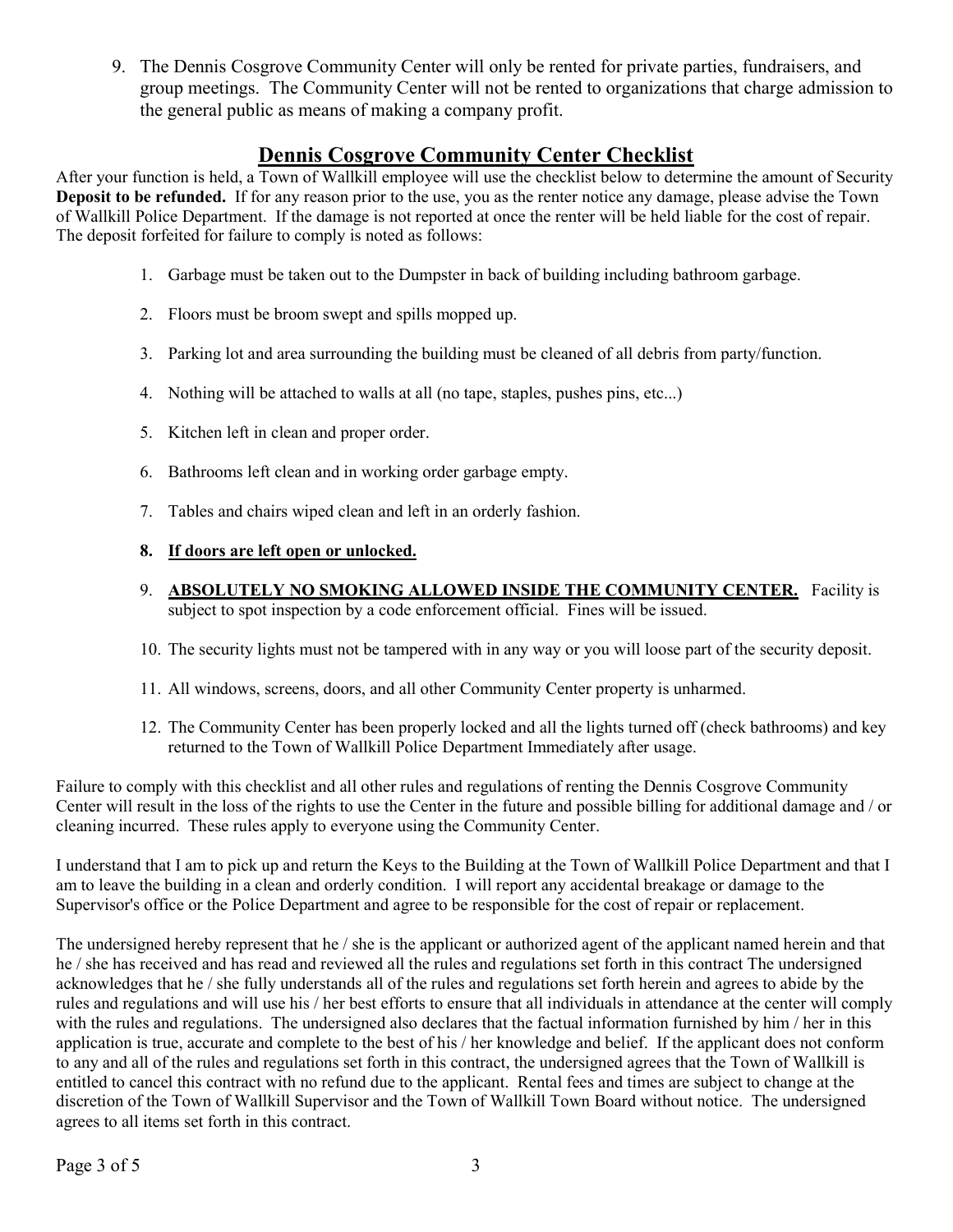| $\sim \cdot$<br>Signature: | Date. |
|----------------------------|-------|
|                            |       |

Witnessed by: <br>  $\Box$  Date:  $\Box$ 

| Date: |  |
|-------|--|
|       |  |



# Consumption of Alcohol Agreement

The undersigned applicant, in serving any alcoholic beverages on Town property, understands the following:

- 1. Any individual, group, vendor or organization serving alcohol on Town property must provide a Certificate of Insurance for General Liability with a \$1,000,000 in coverage that names The Town of Wallkill 99 Tower Drive Middletown, NY 10941 as an additionally named insured.
- 2. No sales of alcohol.
- 3. No minors shall be served alcohol.
- 4. They are responsible for any and all damages caused by anyone in or attending their function.
- 5. The server/host of function which serves alcoholic beverages may be liable for injuries sustained by intoxicated persons.
- 6. They will clean up the area and maintain the area in the condition as it was when they arrived.
- 7. No Glass bottles allowed in Town parks.

To prevent unnecessary confrontation and/or conflict follow these tips:

- $\checkmark$  Have available and promote the consumption of non-alcoholic beverages.
- $\checkmark$  If possible, use a licensed bartender to dispense drinks.
- $\checkmark$  Check each person's ID. YOU MUST BE 21 YEARS OF AGE IN NEW YORK.
- $\checkmark$  Stop serving alcoholic beverages 1 hour prior to the end of your function.

If you suspect someone has had too much to drink:

1. STOP serving them.

2. Do NOT let them drive.

3. Call 911, if you are unable to handle the situation.

I, \_\_\_\_\_\_\_\_\_\_\_\_\_\_\_\_\_\_\_\_\_\_\_\_\_ have read and understand the terms and agree to (Signature)

comply with this agreement.

(Print)

Name: Date of Event: